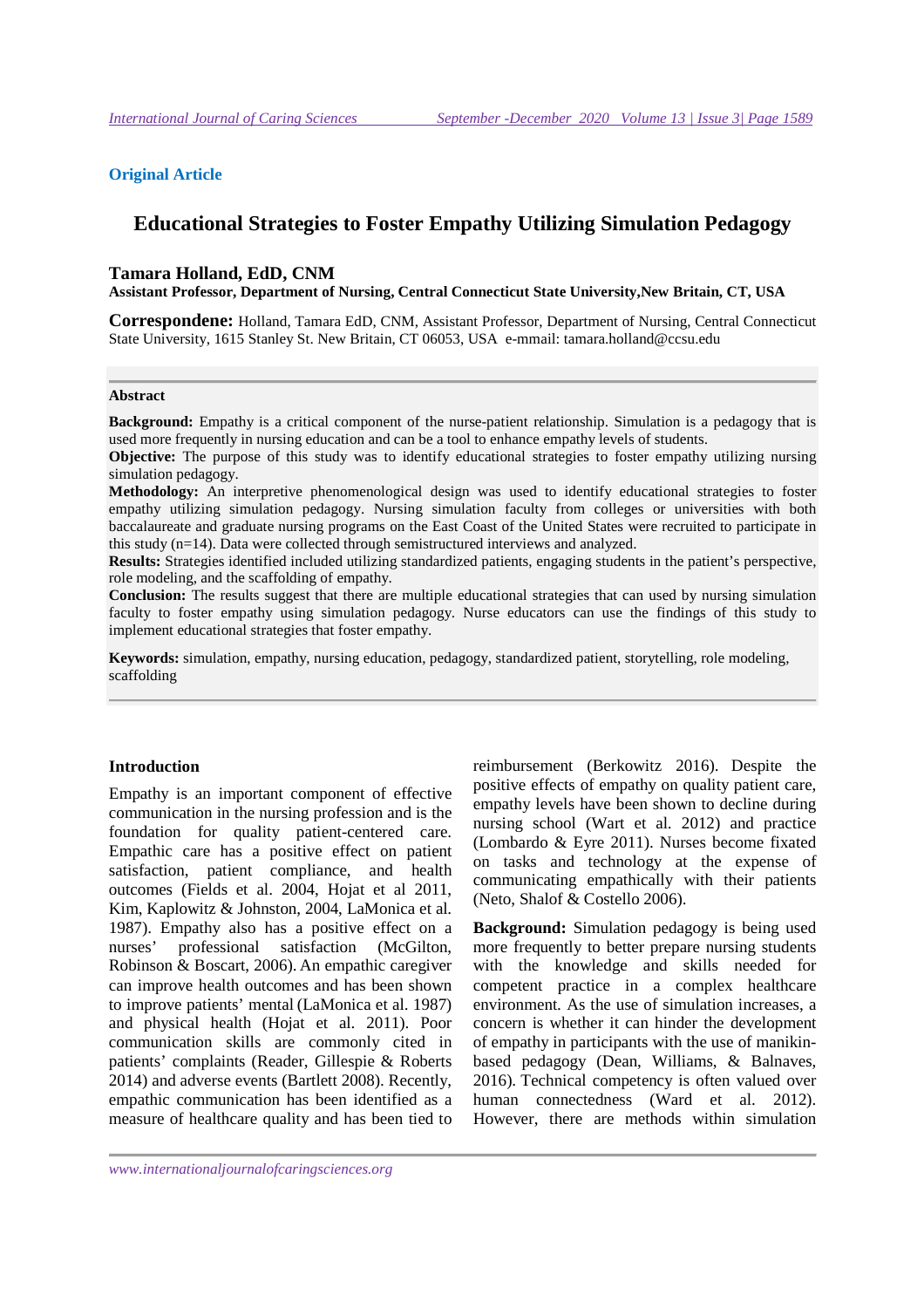pedagogy that have been effective in cultivating the development of empathy. Experiential simulations allow students to take on the role of the patient and "walk a mile" in their shoes. Levett-Jones et al. (2018) found that nursing students who took on the role of a patient with an acute traumatic brain injury had enhanced empathy levels. Nurse educators need to develop innovative, evidence-based strategies that improve simulation pedagogy focusing on empathic patient-centered care. Nurses who are trained to be more empathic will likely have improved patient satisfaction and health outcomes. This research examined nursing simulation faculty educational strategies to fostering empathy utilizing simulation pedagogy.

**Framework:** The conceptual framework that guided this study was the NLN Jeffries simulation theory (Jeffries 2016). The NLN Jeffries simulation theory consists of eight concepts: context, background, design, simulation experience, facilitator, educational strategies, participant, and outcomes. According to the theory, the context influences three interdependent elements: background, design, and the simulation experience. These three elements lead to desired outcomes. The interview protocol guide was developed based on the NLN Jeffries simulation theory and the literature review.

**Purpose:** The purpose of this study was to identify educational strategies to foster empathy utilizing nursing simulation pedagogy. It is hypothesized that there are multiple strategies used by simulation faculty to foster empathy. The results of this study could provide educators with strategies they can use in simulation pedagogy to foster empathy.

**Methodology:** The qualitative research study used an interpretive phenomenological approach by interviewing nursing simulation faculty to identify strategies that they used or perceived could be helpful to fostering empathy utilizing simulation pedagogy. A sample of 14 nursing simulation faculty were recruited to participate in this study. Criteria for selection of research participants were individuals who (a) worked in the capacity of a nursing simulation faculty (b) who worked at colleges or universities on the East Coast of the United States with both baccalaureate and graduate nursing programs. Participants for this

phenomenological research study were identified through purposive and snowball strategies from October 2017 to January 2018. Data for the study were gathered through in-depth, face-to-face or telephone, semistructured individual interviews utilizing an interview guide that was developed by the researcher. A modified version of Diekelmann et al.'s (1989) seven-stage analysis was used to systematically identify the categories, relational themes, and constitutive patterns of texts.

**Ethics:** The study was approved by the university's Institutional Review Board. Participation in the study was voluntary, and participants were free to withdraw at any stage. Informed consent was obtained before interviews. Participants received a copy of the consent and were given a pseudonym to assure confidentiality and anonymity.

**Trustworthiness:** To ensure trustworthiness of this study, the framework developed by Lincoln and Guba (1985) was used. The framework examines four constructs to establish the trustworthiness of qualitative inquiry: credibility, transferability, dependability, and confirmability. The results are reliable due to the rigor of the study design. The researcher followed the protocols set forth in this study to minimize errors and biases. To assure trustworthiness, the researcher maintained a reflexive journal. Data immersion was accomplished by listening to audio recordings of interviews, transcripts, rereading narratives, and field notes. Triangulation was used as a method for corroborating findings and testing validity. The researcher used investigator triangulation by having the researcher's advisor and committee members review the findings. An audit trail was maintained.

### **Results**

Through the analysis of the data, four themes emerged: utilizing standardized patients, engaging students in the patient's perspective, role modeling, and the scaffolding of empathy. Participants were eager to share their perspectives on methods to foster empathy utilizing simulation.

### **Theme 1—Standardized Patients**

Authenticity emerged as an important component for buy-in to occur regarding empathy. Participants suggested using standardized patients in a simulated experience, in which empathy is a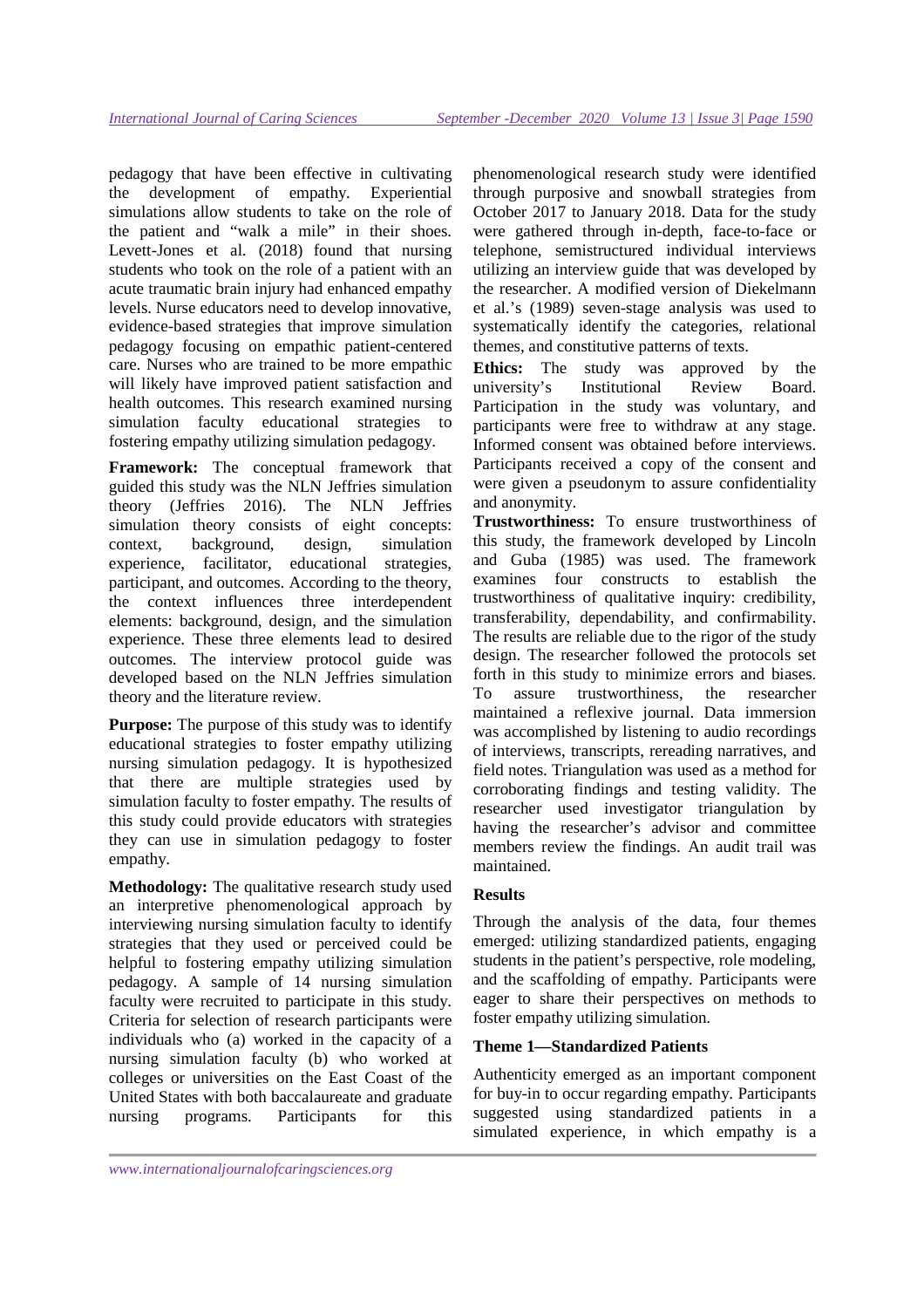desired outcome. According to participants, If you use standardized patients that you even have more [empathy] because you can really have that dynamic interaction of person-to-person.

> *So, I think that would be best simulation scenario that you could have, would be one-to-one [with a] standardized patient. (participant 7)*

> *I think that if we can use more standardized patients, I think that would be helpful and add to the realism. (participant 1)*

> *I think standardized patients would be huge in the development of empathy. (participant 5)*

The integration of standardized patients into simulation pedagogy allows students to interpret patient cues and adapt their interpersonal communication skills to the individual patient. Interacting with standardized patients fosters a more genuine empathic engagement.

## **Theme 2—Engaging Students in the Patient's Perspective**

Employing educational strategies that engage students in the patient's perspective can foster empathy. Educational strategies include: participant reflection, storytelling, and simulations where students take on the role of the patient.

Participant responses included the following:

*It is not until we lead them along and sometimes it's not until we are debriefing that they get that aha moment. (participant 12)* 

*I would love to see them hear the stories, the narratives, written . . . either read, or as a little video before. I would say that can pull at their heartstrings and maybe get some more empathy out of them. (participant 14)* 

*Putting them to act in roles where they have to act as the person who requires the empathy so that they are forced into the*  *other person's position, and they are vulnerable by that situation a bit can definitely help facilitate feelings of empathy. (participant 9)* 

*Making them go through an experience or an ostomy experience like we do in lab, to simulate wearing that, has fostered a lot of empathy. (participant 13)* 

Engaging participants in the patient's perspective expands their consciousness about what the patient must be experiencing.

### **Theme 3—Role Modeling**

Role modeling of empathy is learned through observation, as well as from creating a caring learning environment. A teacher's empathy can influence a nursing student's learning and professional development (Mikkonen et al. 2015). All 14 participants in this study suggested that role modeling was a strategy to cultivate empathy:

> *If you really want people to get it, you have to model it the whole way along. (participant 4)*

> *If they have the opportunity to observe, watch a video, or see some demonstration of somebody having a good conversation and demonstrating empathy well . . . some students will mirror that exactly. (participant 2)*

> *I think, from start to finish. I think the role modeling is 100%. Our facilitators really respect the students, and they talk to them as if they were on their level. (participant 7)*

Role models can shape behaviors, attitudes, and skills learned by students (Armstrong 2008).

### **Theme 4—Scaffolding Empathy**

Scaffolding of empathy fosters the development of the knowledge, skills, and attitudes needed for a higher level of empathic care. Benner (1984) distinguishes between five levels of competency in nursing practice—novice, advanced beginner, competent, proficient, and expert. This concept can be applied to the deliberate and meaningful scaffolding of empathy to increase empathic competency in nursing students. Simulations from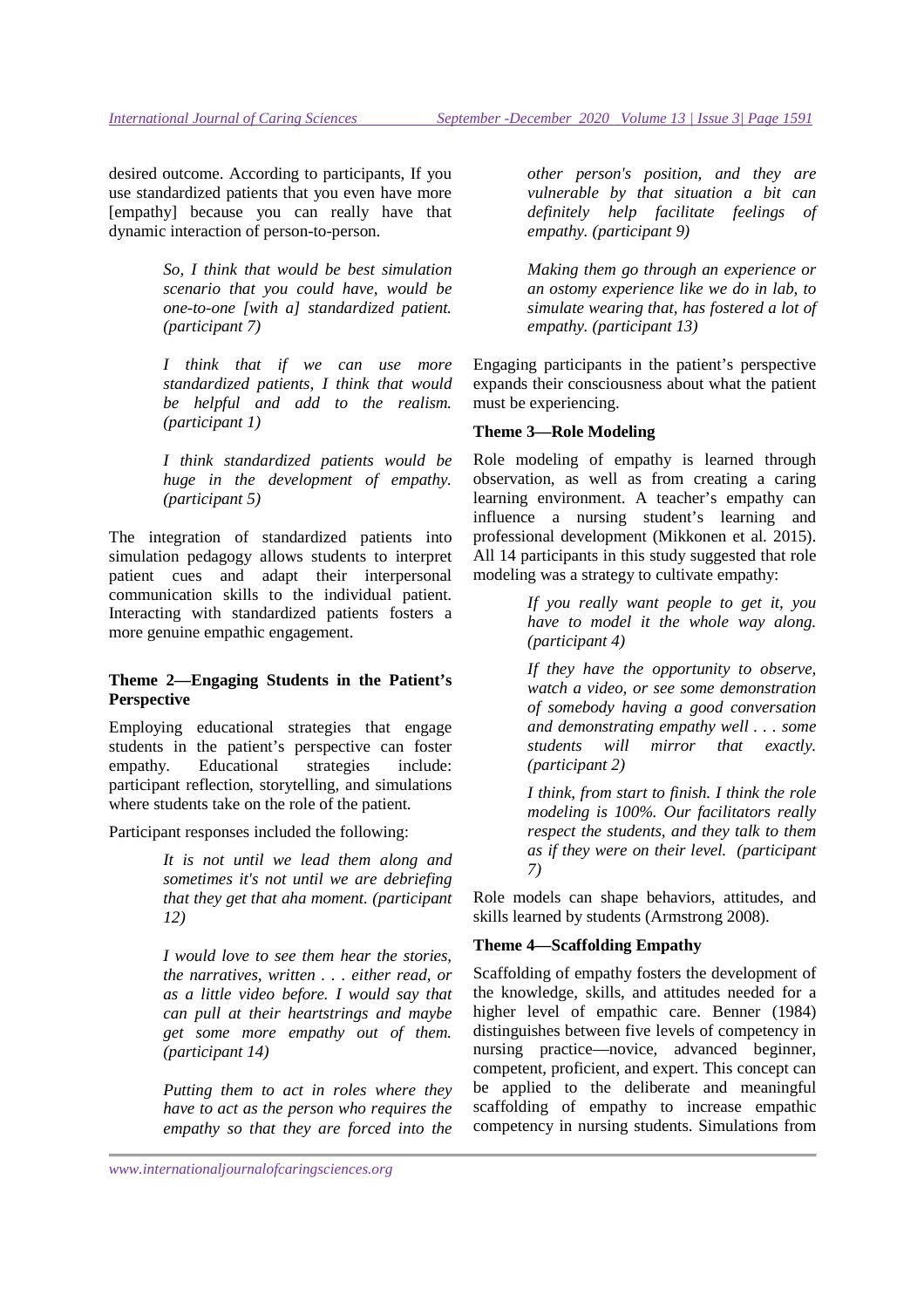multiple content areas were suggested from participants, as well as simulations in one content area that built on earlier simulations in the course.

> *I do a hearing voices simulation. I have them go out and then come back and talk about that. Then, I have them meet someone, and we'll do another simulation on top of that. It keeps building. So, now you personally experience what it's like to hear voices. . .Then, you follow it up with a scenario where they are dealing with someone, and so it builds that level. They have that personal experience first, then they come back, and now they're in a situation dealing with someone with the same situation. Those are ways that I try to build on experiences so that they can personally get what it's like then deal with it in a different role. (participant 8)*

> *If you want to improve empathy levels in nursing students, you have to be purposeful in how you plan your simulations. So, you have to keep building the level of degrees. You have to keep exposing them to more and more as you go along. (participant 8)*

Novice nursing students who do not practice being empathic in medical situations will likely not be able to be competent once in clinical practice. Deliberate practice through simulation pedagogy increases competency (Barsuk et al. 2009).

### **Discussion**

Nurse simulation faculty play a key role in fostering empathy by employing educational and design strategies, such as utilizing standardized patients, engaging students in the patient's perspective, and scaffolding of empathy. The findings support improving the authenticity of the simulation by using standardized patients and confederates.

The use of standardized patients has been shown to improve empathy (Urness 2016) and therapeutic communication skills (MacLean 2017). Schlegel et al. (2009) found that nursing students' communication skills were significantly better than those of a control group when using standardized patients.

Engaging students into the patient's perspective is another method for fostering empathy. Experiential simulations have been used in which students took on the role of the patient, such as being a schizophrenic patient and hearing voices (Chaffin 2013), taking on the role of an elderly patient (Eymard, Crawford & Keller, 2010), and wearing an ostomy bag for 48 hours (Maruca 2015).

The use of refection provides a valuable vehicle for simulation educators trying to cultivate empathy in nursing simulation pedagogy. Reflection is an integral process for learning to occur with simulation (International Nursing Association for Clinical Simulation and Learning Standards Committee 2016).

Reflection helps nurses make sense of practice; develop critical reasoning and judgement skills; acquire new learning; and change actions, behaviors, and perspectives (Atkins & Murphy 1993, Bulman & Schultz 2013, Dreifuerst 2009). Another way for students to connect with the patient's perspective is by using real patients during debriefing to facilitate understanding and enhance empathy (Diaz-Agea 2017). Embracing the patient's perspective prior to a simulation through community service can foster a patientcentered perspective and empathy (Brown & Bright 2016).

Storytelling is a way to engage students into the patient's perspective and has also been shown to cultivate empathy (Fairbairn 2002, Kumagai, Murphy & Ross, 2009). It represents a means to understanding a patient's lived experience and provides an avenue for empathic patient-centered care. The power of story can also inform and provide students with unforgettable insight into the patient's perspective (Kawashima 2005).

Storytelling, as a teaching method, can help nurses connect and empathize during the patient's journey (Billings 2016). Storytelling has a unique ability to persuade and motivate the listener because it influences one's emotions and ability for empathy (Yaghmaei, Monajemi & Soltani-Arabshahi, 2014). Students can improve empathy, develop more effective interpersonal skills, and practice more patient-centered care when they hear patients' stories (Costello & Horne 2001).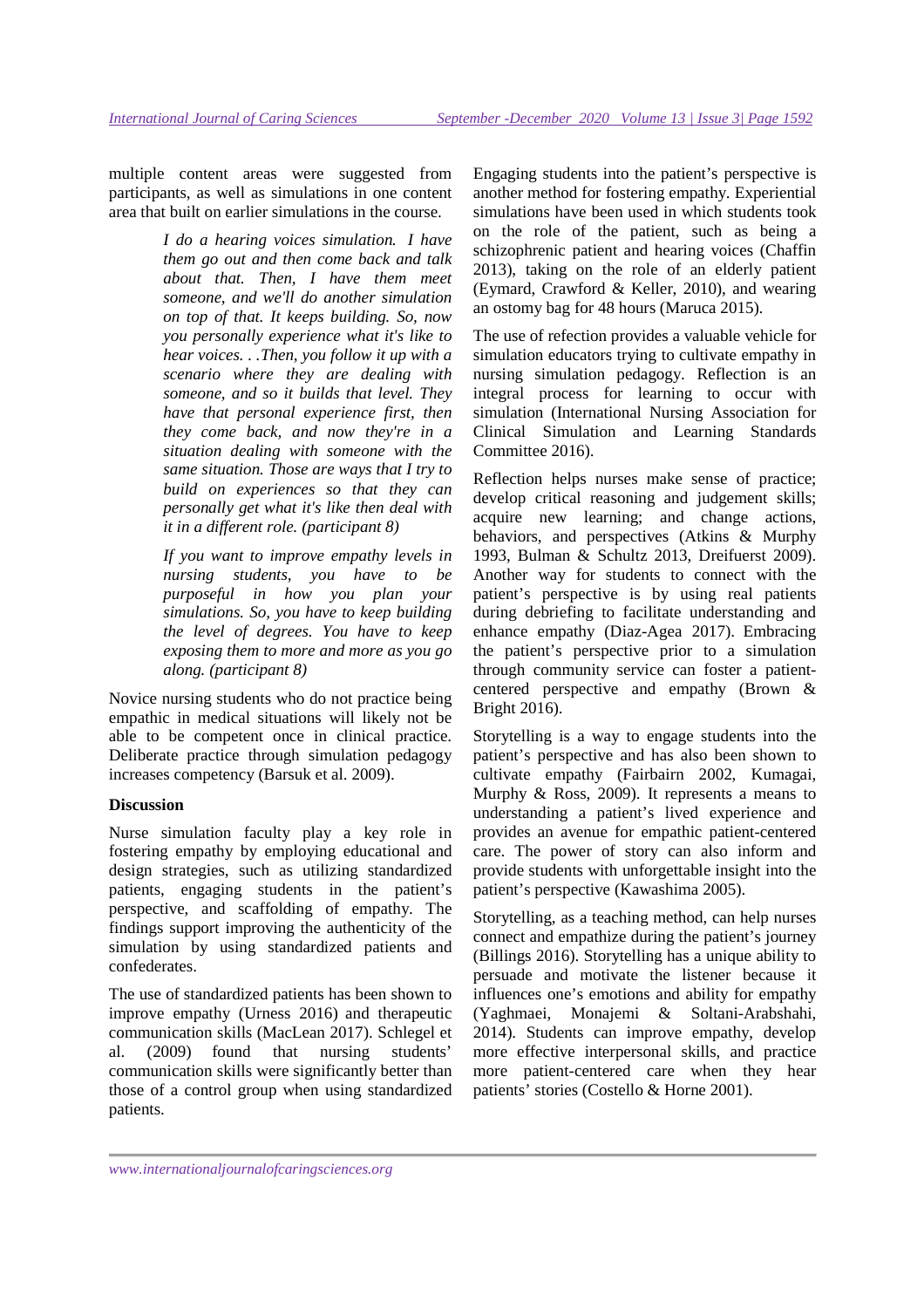Role models can shape behaviors, attitudes, and skills learned by students (Mikkonen, Kyngas & Kaariainen, 2015, Armstrong 2008, Burgess, Oates & Goulston, 2016, Shapiro 2002, Weissman et al. 2006). All 14 participants in this study suggested that role modeling was a strategy to cultivate empathy. Armstrong (2008) suggested that role models have an important responsibility to be "gatekeepers" in learning. A teacher's empathy can influence a nursing student's learning and professional development (Mikkonen, Kyngas & Kaariainen, 2015). Weissman et al. (2006) found clinical medical education instructors taught humanistic and professional values almost exclusively by role modeling.

The deliberate and meaningful scaffolding of empathy in the curriculum helps develop empathic skills in nursing students. More than half of the participants in the present study  $(n = 10, 71.4\%)$ suggested that empathy was woven into their curriculum and that this was demonstrated through classroom instruction, simulations designed to improve empathy, and community service. All 14 participants identified simulation experiences that they had used or planned to use to cultivate empathy.

The identified simulations were performed in different content specialties, such as psychiatric, obstetric, pediatric, medical-surgical, oncology, and geriatric nursing and were conducted at the undergraduate graduate level. In addition, participants identified important topics in nursing that could be used in simulation experiences to foster empathy, such as socioeconomic issues, care for diverse populations, care for the dying, transgender patients, opioid addicted patients, and interdisciplinary training.

The diverse spectrum of simulations can be enhanced with the scaffolding of empathy into lectures and students engaging into community service. Foster et al. (2008) found that utilizing simulation scenarios with other educational activities such as lectures was more effective than utilizing simulations alone. Therefore, adding classroom instruction and prebriefing assignments is expected to enhance learning. Further scaffolding of empathy can extend to students being engaged in community service opportunities. Community service has been used to teach empathy (Brown & Bright 2016). Curricular maps can be used to ensure important concepts are addressed and incorporated in nursing programs and the scaffolding of empathy in nursing education.

Empathy is an essential component of the nursepatient relationship. However, there is some difficulty and disagreement in defining exactly what empathy is or entails (Alligood 2007). In addition to having various definitions, empathy is also associated with many different concepts, such as compassion, caring, sympathy, and pity. Empathy can also be under an umbrella of other concepts, such as patient-centered care and effective or therapeutic communication.

The participants in the present study referred to the different concepts in their discussions about empathy and had different definitions of empathy. Participants' definitions of empathy can impact how they design, carry out, evaluate, and research simulations involving empathy. Conceptual clarity is needed in nursing education, practice, and research.

**Limitations:** A limitation of this study existed in the small sample size. Participants were recruited from programs with both graduate and undergraduate programs that may have more resources than those at smaller programs. Therefore, participants' view may not reflect the views of other nursing simulation faculty and the results may not be generalizable to other nursing programs.

**Conclusions:**Empathy is an important component of the nurse patient relationship. The aim of this study was to identify educational strategies to foster empathy utilizing simulation pedagogy. Multiple strategies were identified such as: utilizing standardized patients, engaging students in the patient's perspective, role modeling, and the scaffolding of empathy. Further investigation of these and other educational strategies to foster empathy utilizing simulation is needed, and it is recommended that the research involves multiple schools of nursing from different geographical areas in graduate, baccalaureate, and associate degree programs. Future research can use different methodologies and explore different perspectives regarding the different strategies, as well as the barriers to fostering empathy in simulation. The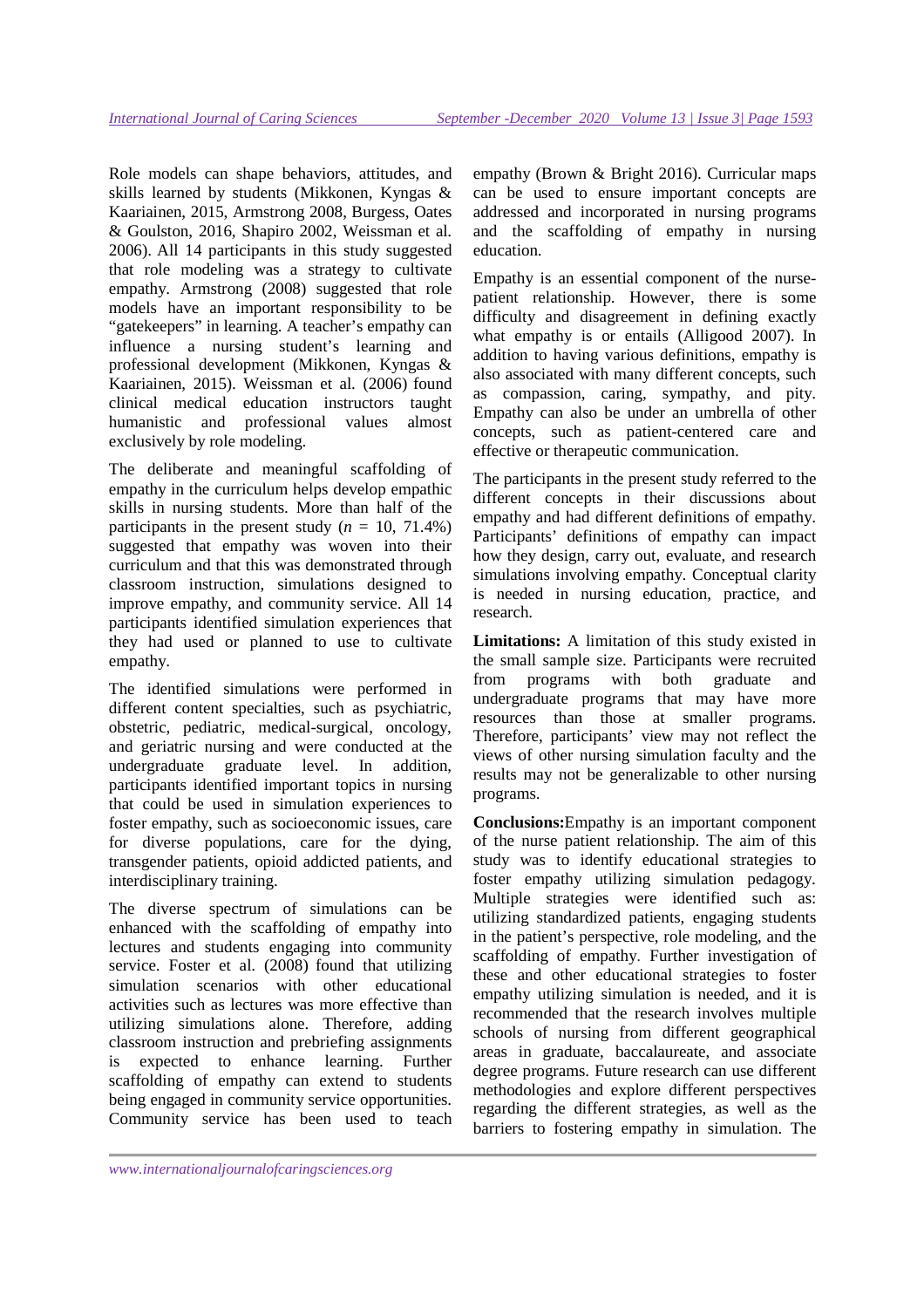results could potentially translate into more empathic nurses and improved quality of care.

#### **References**

- Alligood M.R. (2007) Rethinking empathy in nursing education: Shifting to a developmental view. In: Leibold S. & Maureen F. (editors) Middle Range Theory Development Using King's Conceptual System*.* Springer, New York, USA.
- Armstrong N. (2008) Role modelling in the clinical placement. British Journal of Midwifery 16: 596- 603.
- Atkins S., & Murphy K. (1993) Reflection: a review of the literature. Journal of Advanced Nursing 18: 1188-1192.
- Barsuk J.H., McGaghie W.C., Cohen E.R., O'Leary K., & Wayne D.B. (2009) Simulation-
- based mastery learning reduces complications during central venous catheter insertion in a medical intensive care unit. Critical Care Medicine 37: 2697- 2701.
- Bartlett G., Blais R., Tamblyn R., Clermont R., & MacGibbon B. (2008) Impact of patient communication problems on the risk of preventable adverse events in the acute care setting. CMAJ 178: 1555-1562.
- Benner P*.* (1984) From Novice to Expert, Excellence and Power in Clinical Nursing Practice. Addison Wesley Publishing Company, Menlo Park, USA.
- Berkowitz B. (2016) The patient experience and patient satisfaction: measurement of a complex dynamic. Online Journal of Issues in Nursing 21: Manuscript 1.
- Billings D.M. (2016) Storytelling: A strategy for providing context for learning. Journal of Continuing Education in Nursing 47: 109-110.
- Brown K.M, & Bright L.M. (2016) Teaching caring and competence: student transformation during an older adult focused service-learning course. Nurse Education in Practice 27: 29-35.
- Bulman C., & Schutz S. (2013) Reflective Practice in Nursing. (5th ed.).Wiley Blackwell, Oxford, UK.
- Burgess A., Oates K., & Goulston K. (2016) Role modelling in medical education: the importance of teaching skills. The Clinical Teacher 13: 134-137.
- Chaffin A.J., & Adams C. (2013) Creating empathy through use of a hearing voices simulation. Clinical Simulation in Nursing 9: e293-e304.
- Costello J., & Horne M. (2001) Patients as teachers? An evaluative study of patients' involvement in classroom teaching. Nurse Education in Practice 1: 94-102.
- Dean S., Williams C., & Balnaves M. (2016) Practising on plastic people: can I really care? Contemporary Nurse 51: 257-271.
- Diekelmann N., Allen D., & Tanner C. (1989) The NLN Criteria for Appraisal of Baccalaureate Programs: A Critical Hermeneutic Analysis*.* National League for Nursing Press, New York, USA.
- Diaz-Agea J.L., Jimenez-Rodriguez D., Garcia-Mendez J.A., Hernandez-Sanchez E., Saez-Jimenez A., & Leal-Costa C. (2017) Patient-oriented debriefing: impact of real patients' participation during debriefing. Clinical Simulation in Nursing 13: 405.
- Dreifuerst K.T. (2009) The essentials of debriefing in simulation learning: a concept analysis. Nursing Education Perspectives 30: 109-114.
- Eymard A.S., Crawford B.D., & Keller T.M. (2010) "Take a walk in my shoes": nursing students take a walk in older adults' shoes to increase knowledge and empathy. Geriatric Nursing 31:137-141.
- Fairbairn G.J. (2002) Ethics, empathy and storytelling in professional development. Learning in Health and Social Care 1: 22-32.
- Fields S.K., Hojat M., Gonnella J.S., Mangione S., Kane G., & Magee M. (2004) Comparisons of nurses and physicians on an operation measure of empathy'. Evaluation & the Health Professions 27: 80-94.
- Foster J., Sheriff S., & Cheney S. (2008) Using nonfaculty registered nurses to facilitate highfidelity human patient simulation activities. Nurse Educator 33: 137-141.
- Hojat M., Louis D.Z.**,** Markham F.W., Wender R., Rabinowitz C., & Gonnella J.S. (2011) Physicians' empathy and clinical outcomes in diabetic patients. Academic Medicine 86: 359-364.
- International Nursing Association for Clinical Simulation and Learning Standards Committee (2016) INACSL standards of best practice: Simulation debriefing. Clinical Simulation in Nursing 12: s21-s25.
- Jeffries P.R., ed. (2016) The NLN Jeffries Simulation Theory. National League of Nursing, New York, USA.
- Kawashima A. (2005) The implementation of narrative pedagogy into nursing education in Japan. Nursing Education Perspectives 26: 168-171.
- Kim S.S., Kaplowitz S., & Johnston M.V. (2004) The effect of physician empathy on patient satisfaction and compliance. Evaluation & the Health Professions 27: 237-251.
- Kumagai A.K, Murphy E.A, & Ross P.T. (2009) Diabetes stories: Use of patient narratives of diabetes to teach patient-centered care. Advances in Health Science Education: Theory and Practice 14: 315-326.
- LaMonica E., Wolf R., Madea A., & Oberst M. (1987) Empathy and nursing care outcomes. Scholarly Inquiry for Nursing Practice 1: 197-213.
- Levett-Jones T., Govind N., Pich J., Hoffman K., Lapkin S., Jeong S.Y.S et al. (2018) Exploring

*www.internationaljournalofcaringsciences.org*